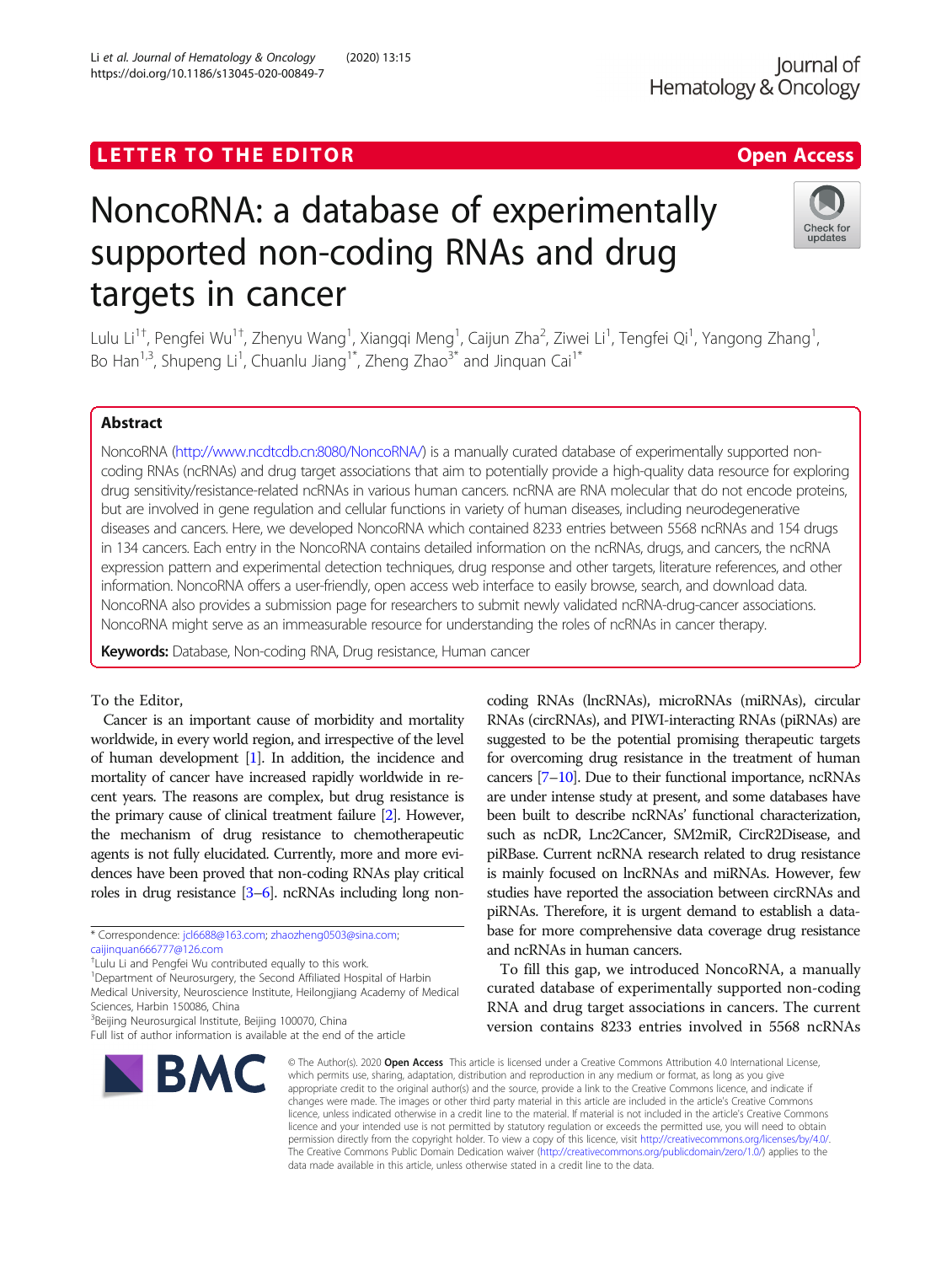<span id="page-1-0"></span>Table 1 Data summary in NoncoRNA database

| Features        | NoncoRNA       |
|-----------------|----------------|
| Entries         | 8233           |
| LncRNAs         | 3599           |
| miRNAs          | 1006           |
| circRNAs        | 959            |
| piRNAs          | $\overline{4}$ |
| Cancer subtypes | 134            |
| Drugs           | 154            |
| Target gene     | 721            |
| Pathways        | 340            |
| Articles        | 1615           |

and 154 drugs in 134 cancers (Table 1). In addition, we also summarized the key ncRNAs of most common 10 drugs and the cancers associated ncRNAs in Additional file [1](#page-2-0): Table S1 and S2.

To establish a high-quality database of ncRNAs, all the articles related to drug resistance and ncRNAs were manually extracted from publications (Fig. 1). (i) We searched all published studies in the PubMed database using the following combination of keywords: "long noncoding RNA or lncRNA and drug and cancer," "micro-RNA or miRNA and drug and cancer," "circRNA and drug and cancer," and "piRNA or PIWI-interacting RNA and drug and cancer." Besides, we also integrated relevant information from ncDR and Lnc2Cancer. Then, we

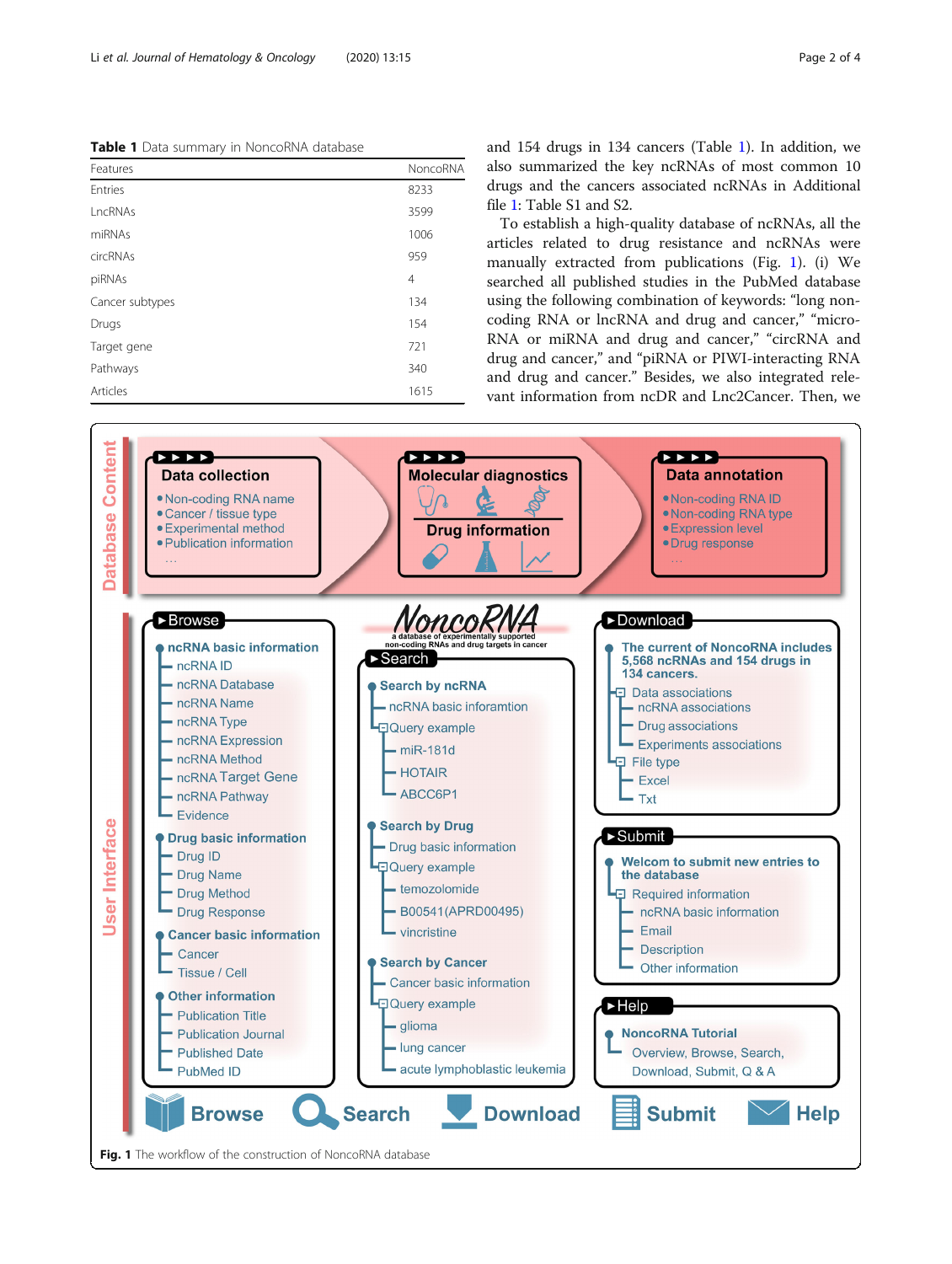<span id="page-2-0"></span>manually retrieved entries related to ncRNAs, drugs, and cancers by reading abstracts. (ii) The abstract and the full text of selected articles were manually screened to extract drug resistance-related ncRNAs and their detailed annotation information, such as article's basic information, ncRNAs' basic information, drug basic information, and the relationship between ncRNAs and drugs. The relationship between ncRNAs and drugs in cancers were supported by experiment, such as qRT-PCR, southern-blot, and high-throughput experiment. Similarly, we have provided experimental data related to ncRNAs and drug resistance in our laboratory, such as lnc-ERC1-1:5, lnc-SCG3-3:3, and NR\_028415. (iii) In order to share information among different databases, we unified the information by certain criteria, including the drug ID from DrugBank and ncRNA ID from Ensembl, miRBase, circBase, piRBase, and so on. Then Disease Ontology and DrugBank were used to respectively unify cancer and drug annotations.

NoncoRNA offers a user-friendly, open access web interface to easily browse, search, and download data. Figure [1](#page-1-0) shows the schematic workflow of NoncoRNA database. In the "search" page, users can search all entries in three ways: by ncRNAs, by drugs, or by cancers. In the "browse" page, users can browse by clicking "ncRNAs", "drugs", or "cancer type" according to their purpose, the information would be listed as leaf nodes. In addition, the NoncoRNA also provides "quick search" function in the home page and search interface, such as miR-200, glioma, and temozolomide. Through clicking "more", you can obtain detailed information. Figure [1](#page-1-0) shows the more details, the entry contains detailed information on the ncRNAs, drugs, and cancers, the ncRNA expression pattern and experimental detection techniques, drug response, target gene, pathways, literature references, and other information. In addition, all data in the database can be obtained by the function of download. The NoncoRNA provides two formats of the downloadable file in TXT and Excel formats, respectively. The submit function enables communication between users and websites. Users enable to submit novel experimentally supported ncRNA-drug-cancer association. The help function can teach users how to use NoncoRNA. In addition, the web proved some query examples, it also helps users better understand how to use NoncoRNA.

In conclusion, NoncoRNA may serve as an immeasurable source for drug resistance research in human cancer. Compared with other databases, the NoncoRNA includes 3 distinctive features: (i) first providing the relationship between circRNAs, piRNAs, and drug resistance in cancers; (ii) 3294 lncRNAs were provided from our laboratory database by microarray analysis, which has not been studied in the field of gliomas; (iii) exhibiting some relationship between ncRNAs and drug resistance in cancer. Meanwhile, we will update and improve the database every 2 months. So we can use this relationship to develop the function of ncRNA in different cancers and drugs, and even to predict the new function in other cancers and drugs. Anyway, NoncoRNA provides a reliable database platform for a wide range of scientific researchers.

#### Supplementary information

Supplementary information accompanies this paper at [https://doi.org/10.](https://doi.org/10.1186/s13045-020-00849-7) [1186/s13045-020-00849-7](https://doi.org/10.1186/s13045-020-00849-7).

Additional file 1: Table S1. Summary of the top 5 ncRNAs with references for most common 10 drugs. Table S2. Summary of cancers associated with ncRNAs.

#### Abbreviations

circRNA: Circular RNA; lncRNA: Long non-coding RNA; miRNA: MicroRNA; ncRNA: Non-coding RNA; piRNA: PIWI-interacting RNA; qRT-PCR: Quantitative real time polymerase chain reaction

#### Acknowledgements

We thank the members of the Department of Neurosurgery, the Second Affiliated Hospital of Harbin Medical University, Neuroscience Institute for their fruitful discussions and technical assistance.

#### Authors' contributions

JC, ZZ, and CJ designed the study. LL, WP, WZ, MX, ZC, LZ, QT, ZY, HB, and LS collected, analyzed, and interpreted the data. ZZ built the website. LL and WP wrote and edited the manuscript, and all authors read and approved the manuscript.

#### Funding

National Natural Science Foundation of China [no. 81702972, no. 81874204, no. 81772666, no. 81972817]; China Postdoctoral Science Foundation [2018 M640305]; The Research Project of the Chinese Society of Neuro-oncology, CACA [CSNO-2016-MSD12]; Heilongjiang Postdoctoral Science Foundation [LBH-Z18103]; The Research Project of the Health and Family Planning Commission of Heilongjiang Province [2017-201].

#### Availability of data and materials

All data obtained and/or analyzed in this study were available from the NoncoRNA ([http://www.ncdtcdb.cn:8080/NoncoRNA/\)](http://www.ncdtcdb.cn:8080/NoncoRNA/).

#### Ethics approval and consent to participate

Not applicable.

#### Consent for publication

Not applicable.

#### Competing interests

The authors declare that they have no competing interests.

#### Author details

<sup>1</sup>Department of Neurosurgery, the Second Affiliated Hospital of Harbin Medical University, Neuroscience Institute, Heilongjiang Academy of Medical Sciences, Harbin 150086, China. <sup>2</sup>Department of Laboratory Diagnosis, the Second Affiliated Hospital of Harbin Medical University, Harbin 150086, China. <sup>3</sup>Beijing Neurosurgical Institute, Beijing 100070, China.